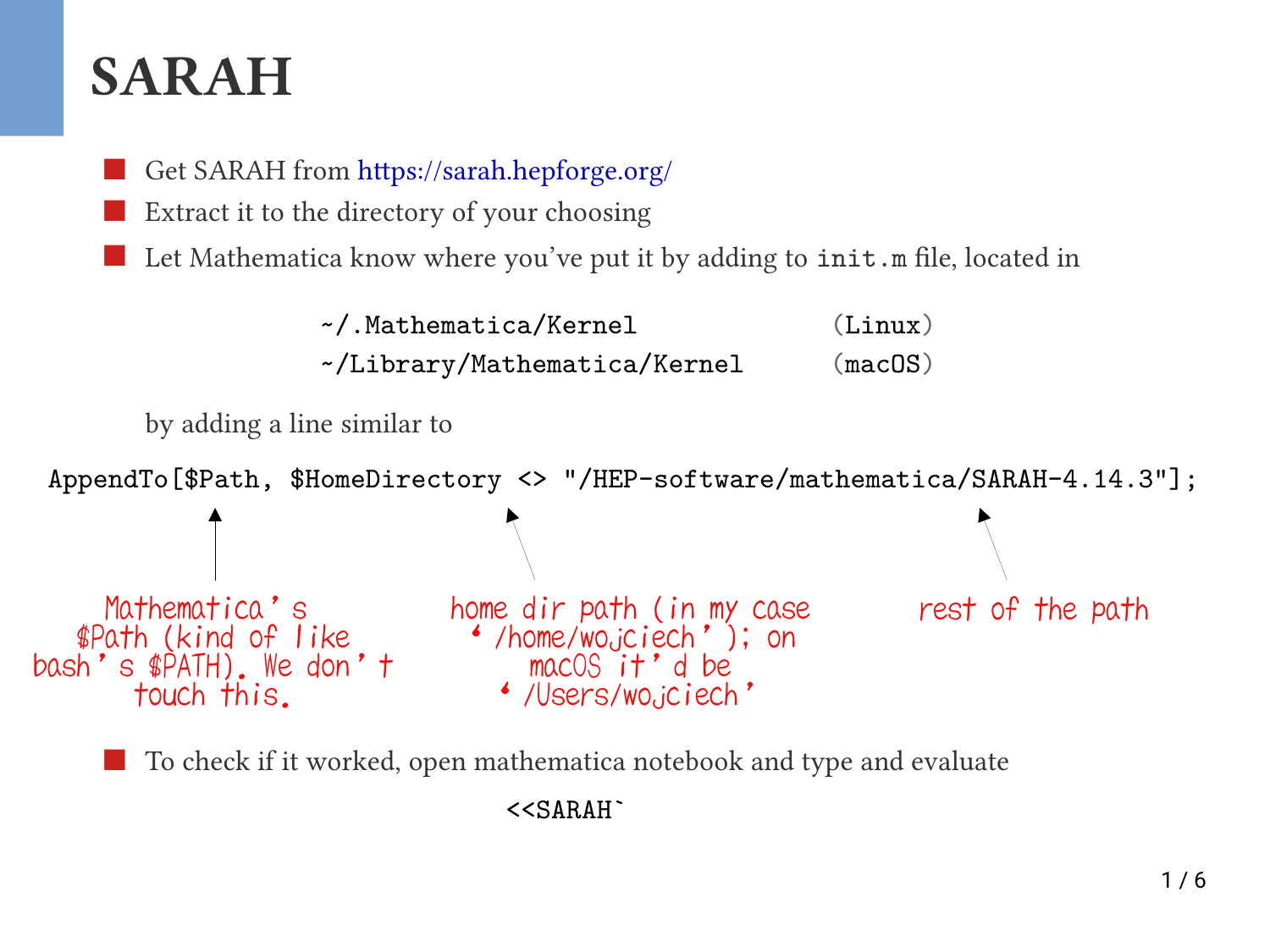## **Standard Model in SARAH**

- Have a look at models in SARAH`s Models directory
- Now have a look at SM/SM.m
- [There are also files SM/parameters.m and SM/particles.m \(the names should be self](https://github.com/FlexibleSUSY/FlexibleSUSY/releases)  explanatory, we'll come back to them later)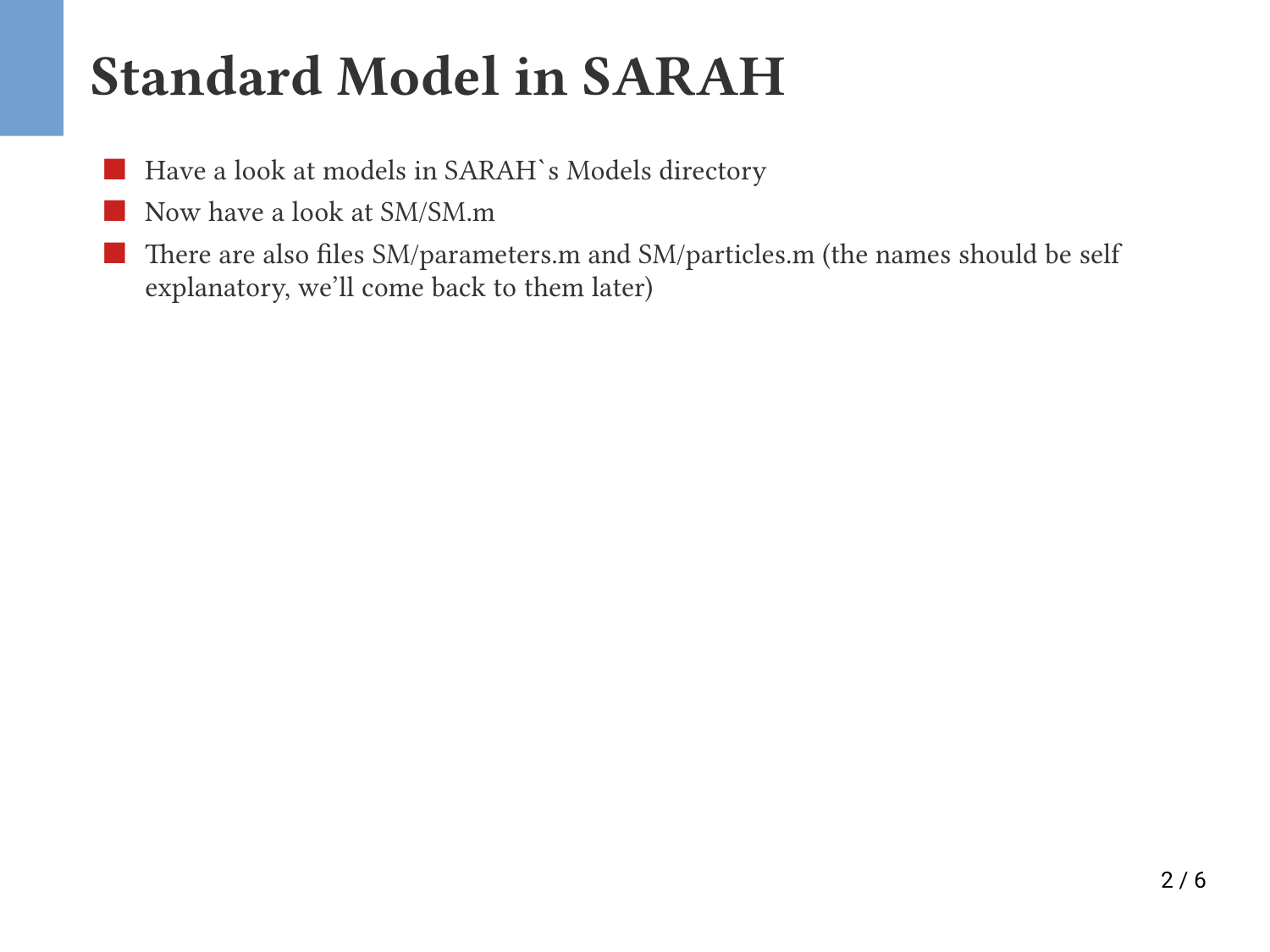# **Installing FlexibleSUSY**

- Prerequisites:
	- development versions of eigen, boost and gsl (e.g. development version of gls is called libgsl-dev in Debian and its derivatives)
	- Mathematica/Wolfram Engine (version  $\gtrsim 10$ )
	- $-$  SARAH (version  $\geq 4.11.0$ )
	- C++ (g++ ≥ 5.0.0 or clang++ ≥ 3.8.1 or icpc ≥ 17.0.0) and Fortran compilers
	- [there are also some optional dependencies which you might need if you want to](https://github.com/FlexibleSUSY/FlexibleSUSY/releases)  do something fancy
	- in a pinch most dependencies can be installed via [conan](https://github.com/FlexibleSUSY/FlexibleSUSY#installation-of-required-optional-libraries)
- You can get FLEXIBLESUSY from [here](https://github.com/FlexibleSUSY/FlexibleSUSY/releases) (current stable version is 2.5.0)
- FlexibleSUSY works on Linux/Unix (including macOS) and Windows (through Cygwin)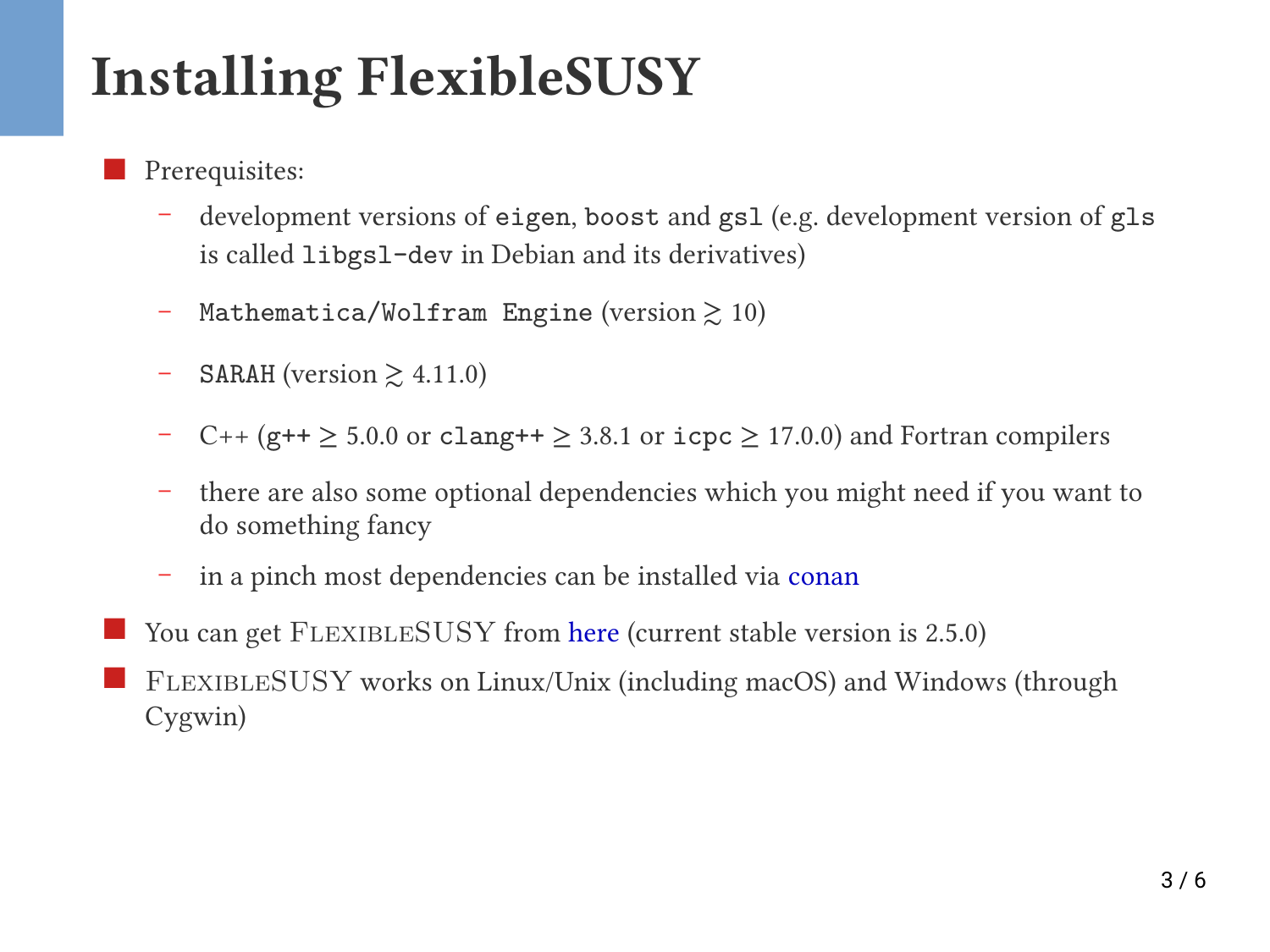# **Creating THDMII spectrum generator**

create model

./createmodel --name=SM

configure (minimal example)

./configure --with-models=SM

type ./configure -–help to see extra options

compile

```
make [-jN]
```
This will take a moment. Time for questions :)

run

```
models/SM/run_SM.x \
```
--slha-input-file=model\_files/SM/LesHouches.in.SM

The output is written to the screen in an SLHA format.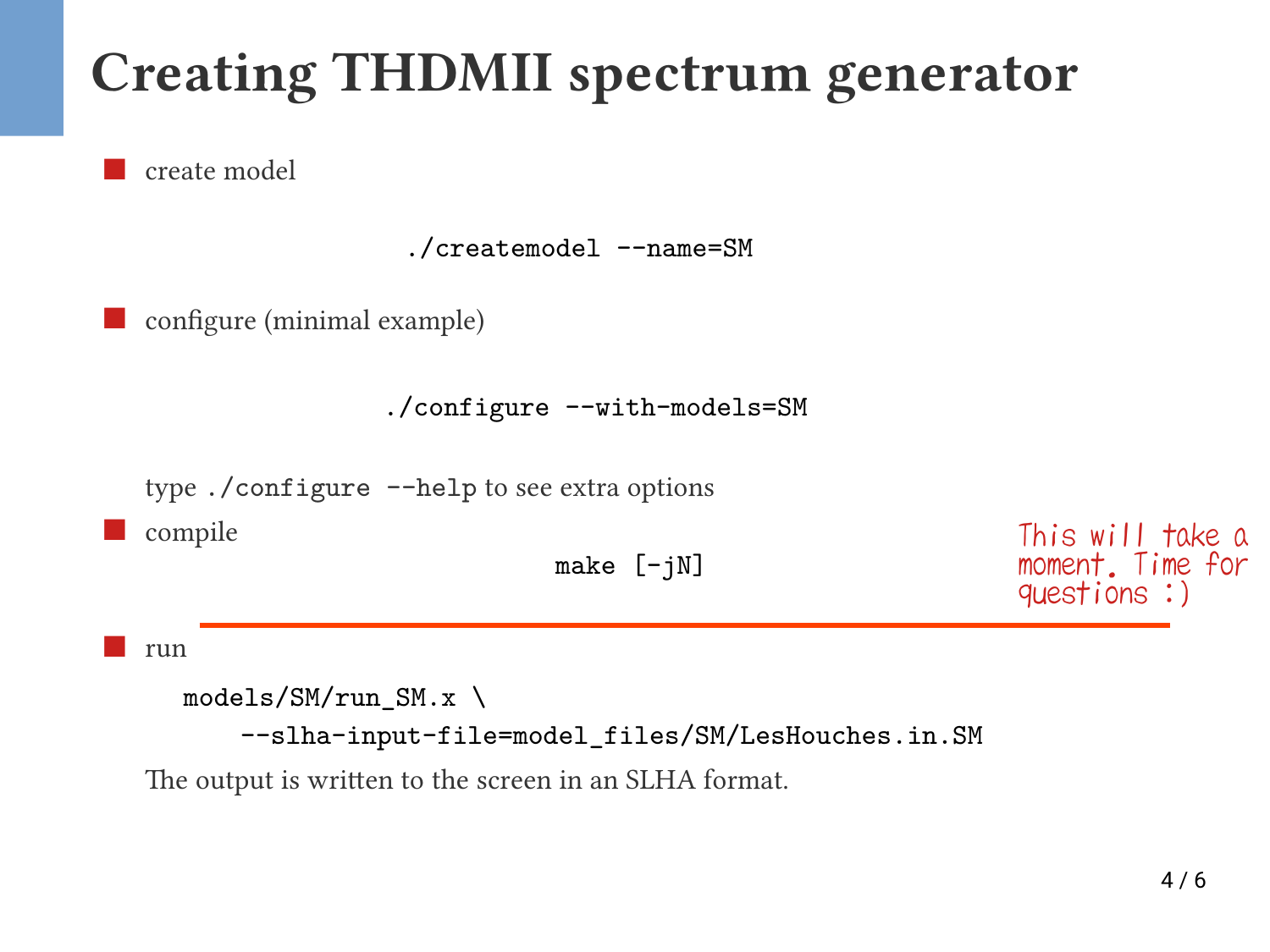#### **Create new SARAH SM model**

 Copy directory SM from SARAH`s Models to FlexibleSUSY's sarah folder. Changing it's name to MyModel

Copy FlexibleSUSY's folder model\_files/SM to model\_files/MyModel

Rename

- $-$  sarah/MyModel/SM.m  $\rightarrow$ sarah/MyModel/MyModel.m
- model files/MyModel/LesHouches.in.SM  $\rightarrow$ model\_files/MyModel/LesHouches.in.Model

```
 In model_files/MyModel/FlexibleSUSY.m.in replace 
FSDefaultSARAHModel = SM; \rightarrowFSDefaultSARAHModel = MyModel;
```

```
 In sarah/MyModel/MyModel.m replace
Model`Name = "SM"; \rightarrowModel`Name = "MyModel";
```

```
5 / 6
```